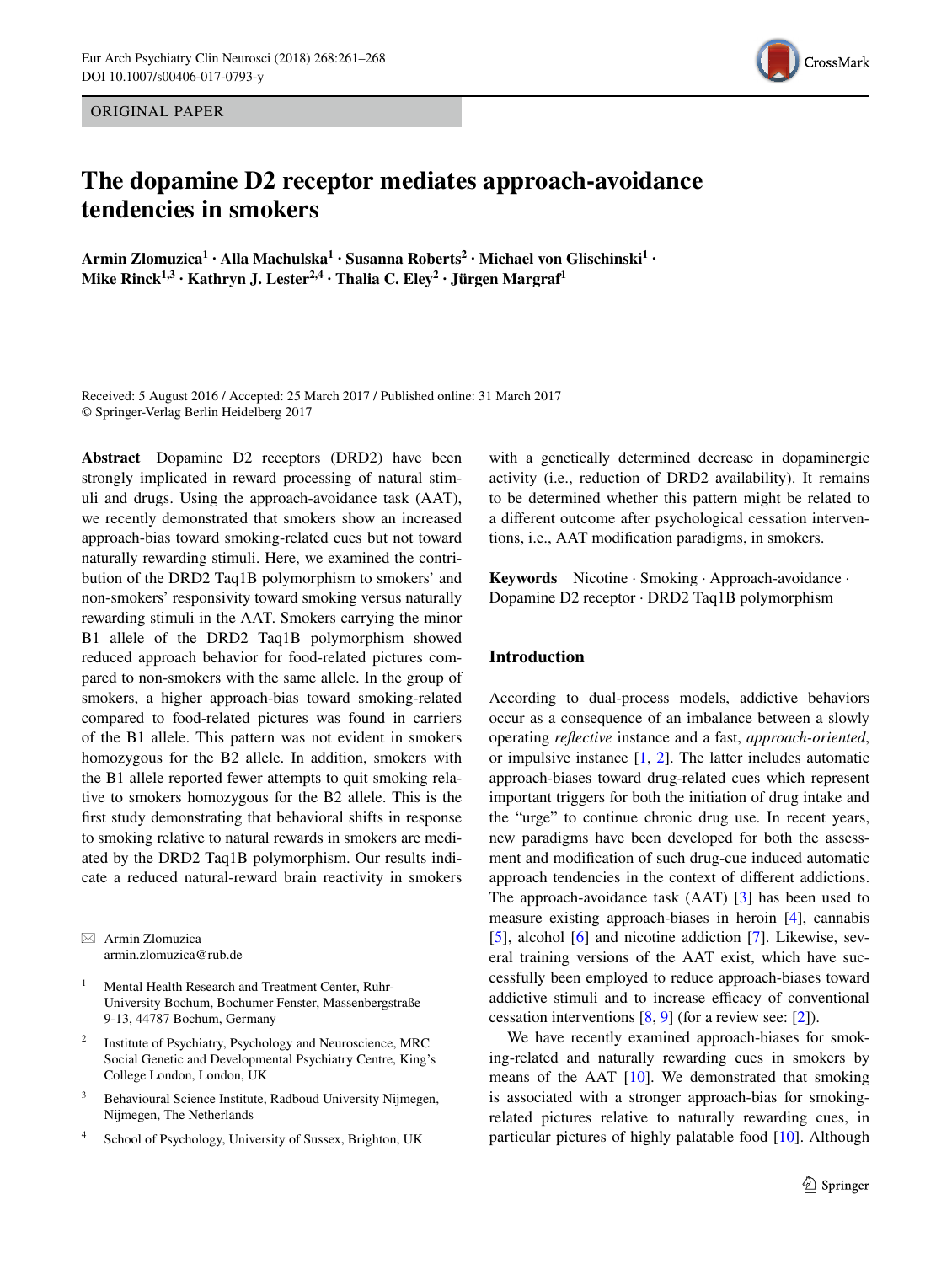imaging studies already suggested a decrease in naturalreward responsivity in the course of various addictions, our findings provide the first behavioral evidence for a shift in responsivity to drug cues at the expense of naturally rewarding stimuli in smokers [[11,](#page-6-10) [12](#page-6-11)]. Research on the functional significance and the underlying neuronal mechanisms mediating this shift in reward reactivity in addiction is still limited. However, it has been proposed that adaptations in meso-corticolimbic dopamine signaling are likely to contribute to a decrease in motivational and behavioral responses to drugs and natural rewards in the course of an addiction  $[13-15]$  $[13-15]$ . For instance, a diminished activation of meso-striatal and meso-corticolimbic brain regions in response to natural reinforcers in detoxified cocaine addicts has been demonstrated [[16\]](#page-6-14). Likewise, monetary rewards which activate typical dopaminergic regions including the striatum and the prefrontal cortex in non-smokers are ineffective in activating the same reward circuits in smokers [\[17](#page-6-15)].

Since chronic drug use is accompanied with a progressive downregulation of dopamine D2 receptors (DRD2) in the meso-striatal brain regions [\[18](#page-6-16), [19](#page-6-17)] and since DRD2 have been strongly implicated in the processing of naturally rewarding stimuli and drugs [[20\]](#page-6-18), a decreased DRD2 density in addicts might account for the diminished responsivity toward natural rewards as a consequence of chronic substance use [\[18](#page-6-16)]. In this instance, it is well documented that polymorphisms of the DRD2 gene might represent susceptibility factors for various addictive phenotypes [[20,](#page-6-18) [21](#page-6-19)]. The B1 allele of the DRD2 Taq1B polymorphism in either heterozygosity or homozygosity is associated with less DRD2 density [[22\]](#page-6-20). Subjects carrying the B1 allele exhibit an increased vulnerability to smoking [\[23](#page-6-21), [24\]](#page-6-22) and other addictive behaviors [\[25](#page-6-23), [26\]](#page-6-24) (for a review, see: [\[27](#page-7-0)]) probably due to alterations in reward sensitivity [\[19](#page-6-17)]. With respect to processes related to smoking cessation in particular, a prominent role of the DRD2 Taq1B polymorphism has been confirmed [\[20](#page-6-18), [21\]](#page-6-19). Compared to smokers homozygous for the B2 allele, smokers with the minor B1 allele show fewer attempts to quit and stronger withdrawal symptoms after quitting smoking [[28,](#page-7-1) [29\]](#page-7-2), and are younger at the onset of smoking [[23,](#page-6-21) [24,](#page-6-22) [30](#page-7-3)] which is inversely correlated to tobacco dependence [\[31](#page-7-4)] and to more difficulties to quit later in life [[32\]](#page-7-5).

Given the important role of dopaminergic neurotransmission in reward processing of natural stimuli [\[16](#page-6-14)] and drugs [\[18](#page-6-16)] and the genetic modulation of DRD2 functionality in tobacco dependence  $[20, 21]$  $[20, 21]$  $[20, 21]$  $[20, 21]$ , we sought to determine whether the Taq1B polymorphism of the DRD2 gene affects differences in smokers' and non-smokers' approachavoidance biases toward smoking versus natural-reward stimuli in the AAT. To this end, we reanalyzed behavioral and self-report data from our previous study examining approach-avoidance tendencies in smokers and non-smokers [[10\]](#page-6-9). We expected that depending on the smoking status, carriers of the B1 allele and homozygous carriers of the B2 allele would show differences in responsivity toward smoking-related and natural-reward stimuli in the AAT. Based on the previous findings on the association between the DRD2 Taq1B polymorphism and smoking behavior, a diminished approach-bias for natural rewarding cues in smokers carrying the B1 allele might be expected. Likewise, our previous finding on a stronger approach-bias for smoking-related pictures relative to naturally rewarding cues in smokers [\[10](#page-6-9)] should be mediated by the DRD2 Taq1B polymorphism and be more pronounced in smokers carrying the B1 allele.

# **Materials and methods**

Self-report and behavioral measures obtained from participants in the Machulska et al. [\[10](#page-6-9)] study were reanalyzed to examine the effect of the Taq1B polymorphism of the DRD2 gene on these measures. All subjects were genotyped at the beginning of the study. The final sample comprised 90 smokers [mean age 26.6; 44% female; mean Fagerström Test for Nicotine Dependence Score (FTND) 3.4], and 49 non-smokers (mean age 23.3; 59% female). Each participant provided written informed consent for the experimental procedure and the study was approved by the local Ethics Committee of the Ruhr-Universität Bochum.

#### **Self-report measures**

Each participant completed an extensive set of questionnaires concerning her/his: (1) Current smoking status, (2) subjective cigarette craving [ranging from 0 ("not at all") to 5 ("very high")], (3) degree of nicotine dependence (FTND with a score of 0 indicating no or very weak dependence and a score of 10 indicating very high nicotine dependence [\[33](#page-7-6)]; German version: [\[34](#page-7-7)]), (4) attitude toward smoking (items ranging from  $-3$  and  $+3$ ; [\[35](#page-7-8)]), and (5) smoking abstinence motivation (Stages of Change Scale [\[36](#page-7-9)]; German version: [\[37](#page-7-10)]). For full description of all questionnaires, see Machulska and colleagues [\[10](#page-6-9)].

### **Automatic approach and avoidance tendencies**

Automatic approach and avoidance tendencies were assessed with an adapted version of the Nicotine-Approach-Avoidance Task (N-AAT). For a detailed task description, see: [[10\]](#page-6-9). Briefly, during the AAT, discrete pictures from four different categories were displayed on a computer screen: (a) smoking-related pictures, (b) shape- and colormatched pictures of tooth-cleaning, (c) pictures of highly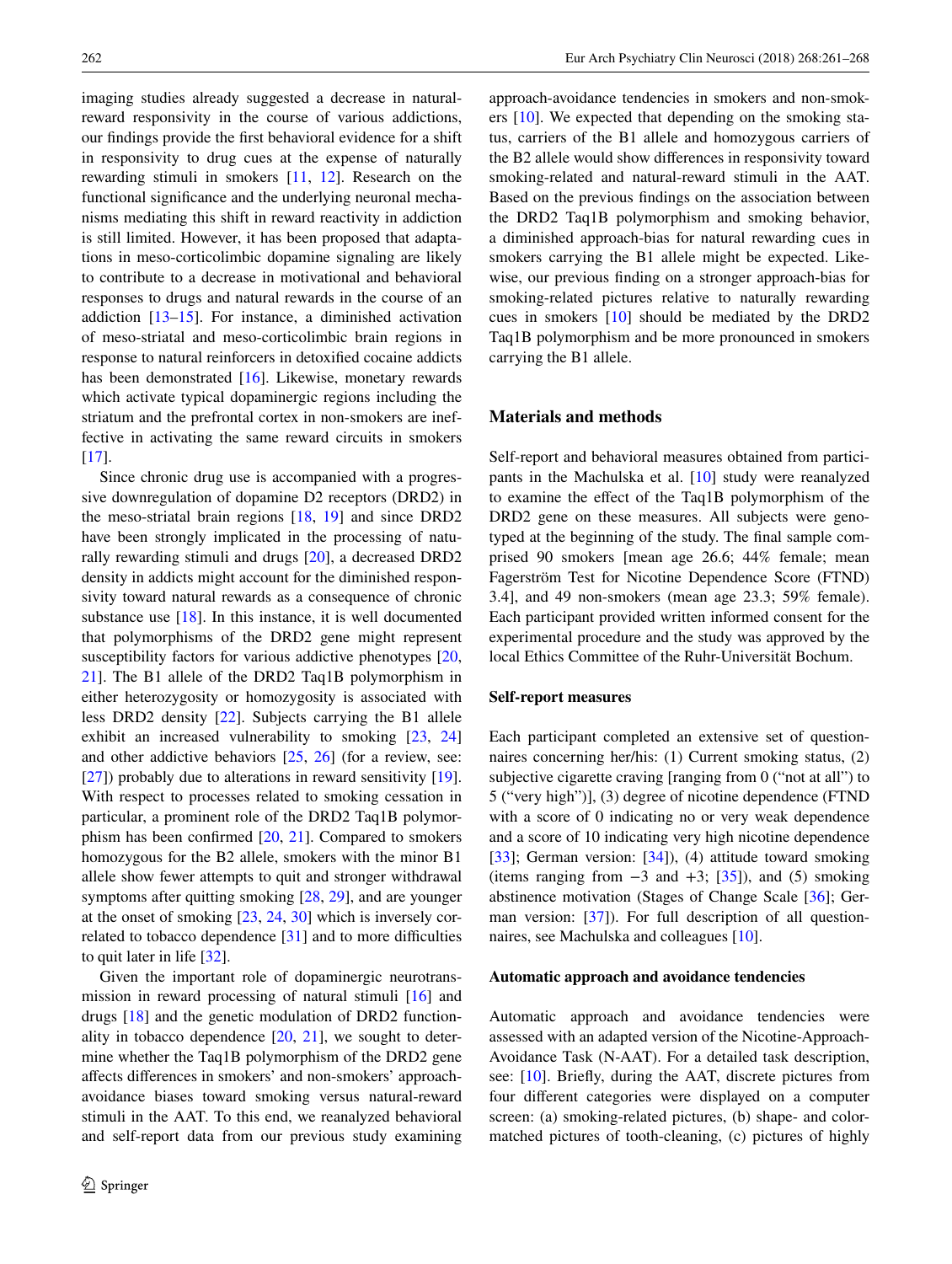palatable food (e.g., pizza, ice cream, etc.), and (d) shapeand color-matched neutral pictures (i.e., empty dishes). Each picture was either rotated  $3^\circ$  to the left or  $3^\circ$  to the right. Participants were instructed to pull pictures rotated to the left and to push pictures rotated to the right, as quickly and accurately as possible using a joystick which was connected to the computer. Upon a pull movement, picture size increased, whereas upon a push movement, picture size decreased, creating a *zooming effect* [[3\]](#page-6-2). Each picture from the four picture categories was presented for a total of six times (three times in pull-closer format and three times in push-away format), resulting in 192 trials.

# **Genotyping**

All participants were informed to refrain from eating food and drinking beverages apart from water approximately 60 min prior to the study. DNA samples were collected using Oragene saliva kits (DNA Genotek, Ottawa, Canada). DNA extraction and genotyping was performed using established procedures according to the manufacturer's protocol. The DRD2 Taq1B polymorphism was genotyped by LGC Genomics (Hoddesdon, UK) using KASP technology with validated arrays. Five participants (all smokers) could not be genotyped, giving a total sample of 134 participants and a genotyping success rate of 96.4%.

# **Data preparation and statistical analysis**

The Hardy–Weinberg exact test was used ([https://www.](https://www.cog-genomics.org/software/stats) [cog-genomics.org/software/stats](https://www.cog-genomics.org/software/stats)) to analyze whether genotype distribution was in Hardy–Weinberg equilibrium. Chisquare tests were used for the statistical analysis of allele frequencies and the distribution of genotypes in smokers and non-smokers.

Genotype was defined using a dominant model: Homozygotes for the minor B1 allele (B1/B1) were grouped together with heterozygotes (B1/B2) and compared to homozygotes for the major B2 allele (B2/B2).

Individual AAT-bias scores were calculated for each participant. First, error trials were removed and AATbias scores were calculated by subtracting median reaction times (RTs) for pulling a picture from median RTs for pushing a picture for each of the four picture categories, separately (median RTpush—median RTpull; see: [\[10](#page-6-9)]).

To examine whether the genotype contributed to differences in smokers' and non-smokers' AAT-bias scores, a 2 (genotype: B1 allele carriers versus B2 homozygotes)  $\times$  2 (smoking status: smoker versus non-smoker)  $\times$  4 (picture category: nicotine-related versus tooth-cleaning versus food-related versus neutral pictures) mixed design ANOVA was conducted. Significant main effects and/or first-order (two-way) interactions were investigated with simple effect analyses. To investigate the second-order (three-way) interaction, two separate  $2\times4$  ANOVAS were conducted with genotype removed and smoking status (smoker versus non-smoker) as the main between-subjects factor. To account for multiple testing, a more conservative level of significance was applied, using the Bonferroni correction for multiple (n) testing ( $p_{\text{corrected}} = p_{\text{uncorrected}} \times n$ ). Separate univariate ANOVAS were used to determine genetic influences on smokers' smoking history and behavior, i.e., subjective craving, degree of nicotine dependence, motivation to quit smoking, and attempts to quit smoking during the last 12 months. Again, Bonferroni correction was used to ensure that the cumulative Type I error was below  $\alpha =$ 0.05. Analyses were performed using IBM SPSS Statistics for Windows 23.

# **Results**

# **Genotyping**

Genotyping resulted in two subjects (both smokers) homozygous for the B1 allele, 39 subjects with the heterozygous B1B2 genotype (26 smokers and 13 non-smokers), and 93 subjects homozygous for the major B2 allele (57 smokers and 36 non-smokers). Allele frequencies were 0.15 for the B1 allele (for smokers 0.18, for non-smokers 0.13) and 0.84 for the B2 allele (for smokers 0.82, for nonsmokers 0.87), respectively. No significant differences in allele frequencies were found between smokers and non-smokers ( $p$ 's  $>$  0.33). No significant deviations from Hardy–Weinberg equilibrium were detected  $(p=0.52)$ . Sample characteristics according to smoking status and genotype are summarized in Table [1.](#page-3-0)

#### **Automatic approach and avoidance tendencies**

Mean AAT reaction times per genotype and smoking status for pulling versus pushing a picture are summarized in Table [2.](#page-3-1) To test the effect of the DRD2 Taq1B polymorphism on automatic approach-avoidance tendencies assessed with the AAT, a  $2 \times 2 \times 4$  mixed design ANOVA with smoking status (smoker versus non-smoker) and genotype (B1 allele carriers versus B2 homozygotes) as between-subjects factors and picture category (nicotinerelated versus tooth-cleaning versus food-related versus neutral pictures) as the within-subjects factor was conducted. As published previously [[10](#page-6-9)], there was a significant main effect of picture category,  $F(3, 128) = 10.54$ ,  $p < 0.001$ ,  $\eta^2 = 0.2$ ., and a significant picture category x smoking status interaction,  $F(3, 128) = 5.29$ ,  $p = 0.002$ , *η* <sup>2</sup> = 0.11. Furthermore, a significant *picture category × genotype interaction* was evident,  $F(3, 128)=5$ ,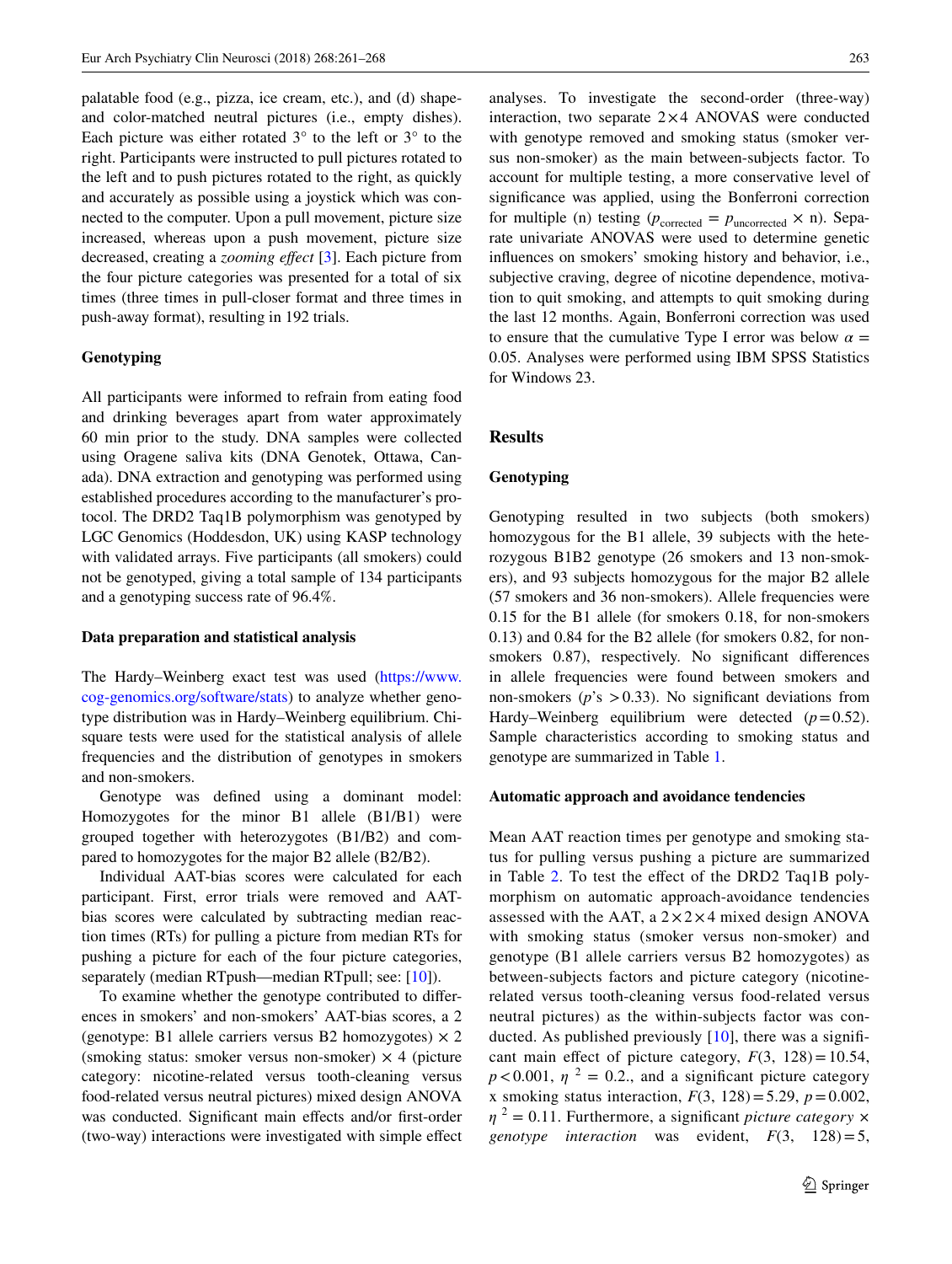<span id="page-3-0"></span>**Table 1** Mean sample characteristics and performance in the AAT separated by smoking status and DRD2 genotype

|                          | <b>Smokers</b>     |                                           | $\boldsymbol{p}$ | Non-smokers              | $\boldsymbol{p}$                          |      |  |
|--------------------------|--------------------|-------------------------------------------|------------------|--------------------------|-------------------------------------------|------|--|
|                          | B1 allele carriers | B <sub>2</sub> allele<br>homozy-<br>gotes |                  | <b>B1allele</b> carriers | B <sub>2</sub> allele<br>homozy-<br>gotes |      |  |
| Ν                        | 28                 | 57                                        |                  | 13                       | 36                                        |      |  |
| Age                      | 25.6(3.3)          | 27.2(7.5)                                 | 0.29             | 24.6(3.9)                | 22.9(3.2)                                 | 0.12 |  |
| Gender (%female)         | 54                 | 40                                        | 0.25             | 62                       | 58                                        | 0.84 |  |
| Smoking attitude         | 0(0.5)             | $-0.2(0.5)$                               | 0.05             | $-2(0.7)$                | $-1.8(0.6)$                               | 0.30 |  |
| Craving                  | 2.4(1.3)           | 2.6(1.5)                                  | 0.56             | $\mathbf{0}$             | $\mathbf{0}$                              |      |  |
| FTND score               | 3.8(2.5)           | 3.1(2.2)                                  | 0.23             |                          |                                           |      |  |
| Abstinence motivation    | 0.7(0.9)           | 0.9(0.8)                                  | 0.36             |                          |                                           |      |  |
| Quit attempts/last year  | 1(1.3)             | 1.9(1.4)                                  | 0.005            |                          |                                           |      |  |
| Error rate in AAT $(\%)$ | 8(5)               | 8(5)                                      | 0.59             | 8(3)                     | 12(6)                                     | 0.01 |  |

*N* number of participants, *FTND score* score in Fagerström Test for Nicotine Dependence; scores in abstinence motivation vary between  $0 =$  precontemplation/no intention to quit smoking in the following 6 months and 4=maintenance/abstinence from smoking >6months; standard deviations are given in parentheses. Continuous variables were analyzed using univariate ANOVAs; categorical variables were analyzed using Chi-square tests. All *p* values are two-tailed

<span id="page-3-1"></span>**Table 2** Mean AAT reaction times per genotype and smoking status for each picture category and response type

| Picture category/response direction | B <sub>1</sub> allele carriers |          |             |           | B <sub>2</sub> allele homozygotes |           |             |          |
|-------------------------------------|--------------------------------|----------|-------------|-----------|-----------------------------------|-----------|-------------|----------|
|                                     | <b>Smokers</b>                 |          | Non-smokers |           | <b>Smokers</b>                    |           | Non-smokers |          |
|                                     | pull                           | push     | pull        | push      | pull                              | push      | pull        | push     |
| Nicotine-related pictures           | 596 (114)                      | 616(114) | 635 (123)   | 620 (118) | 621 (135)                         | 649 (124) | 573 (103)   | 593 (85) |
| Tooth-cleaning pictures             | 607 (123)                      | 600(94)  | 646 (130)   | 601(111)  | 638 (118)                         | 623 (120) | 585 (110)   | 579 (86) |
| Food pictures                       | 610 (120)                      | 594 (93) | 624 (118)   | 642 (123) | 626 (118)                         | 630(111)  | 573 (88)    | 592 (74) |
| Neutral pictures                    | 590 (107)                      | 606(97)  | 606 (106)   | 632 (133) | 642 (138)                         | 635 (124) | 579 (78)    | 582 (86) |

Reaction times are displayed in milliseconds. Standard deviations are given in parentheses

 $p=0.003$ ,  $\eta^2 = 0.11$ . Irrespective of smoking status, simple effect analyses indicated that B1 allele carriers showed a larger avoidance bias toward tooth-cleaning pictures ( $M = -26$ ,  $SD = 11$ ) as compared to nicotinerelated  $(M=3, SD=12; p=0.05)$ , neutral  $(M=21,$  $SD = 11$ ;  $p < 0.001$ ), and, by trend, food-related pictures  $(M=1, SD=10; p=0.075)$ . Furthermore, B2 homozygotes showed a higher approach-bias toward nicotinerelated pictures  $(M = 24, SD = 8)$  relative to tooth-cleaning (*M* = −10, *SD* =7; *p*<0.001) and relative to neutral pictures ( $M = -2$ ,  $SD = 7$ ;  $p < 0.001$ ). In addition, B2 homozygotes showed a larger approach-bias toward foodrelated pictures  $(M=11, SD=6)$  relative to tooth-cleaning pictures  $(p=0.01)$ .

Smoking status differentially affected the effect of genotype on AAT biases for the different picture categories, as the *smoking status × DRD2 genotype × picture category* interaction approached significance  $(F(3,128)=2.63)$ ,  $p=0.053$ ,  $\eta^2=0.06$ ). To obtain an accurate picture of the three-way interaction, we conducted two  $2 \times 4$  ANOVAS

for each genotype separately and with smoking status (smoker versus non-smoker) as the between-subjects factor.

For the B1 allele, Bonferroni corrected analyses revealed a main effect of picture category,  $F(3, 37) = 5.84$ ,  $p_{\text{corrected}} =$ 0.004,  $\eta^2 = 0.32$ , qualified by a significant smoking status  $\times$ picture-category interaction,  $F(3, 37) = 4.95$ ,  $p_{\text{corrected}} =$ 0.01,  $\eta^2 = 0.29$ . Specifically, on a between-group level, simple effect analyses revealed that smokers carrying the B1 allele showed less approach for food images than nonsmokers carrying the B1 allele ( $M_{\text{smokes+B1}} = -16$ ,  $SD = 9$ , *M*<sub>non−smokers+B1</sub> = 18, *SD* = 13, *p* = 0.03) (see Fig. [1\)](#page-4-0). No other between-group differences reached significance (for smoking pictures:  $p=0.10$ , for tooth-cleaning pictures:  $p=0.08$ , for neutral pictures:  $p=.62$ ). Furthermore, on a within-group level, genotype affected approach-biases in smokers in particular, evidenced by a decreased approachbias for food images ( $M_{\text{food}} = -16$ , *SD*=9) relative to nicotine-related pictures ( $M_{\text{nicotine}} = 20$ ,  $SD = 12$ ;  $p = 0.03$ ) and relative to neutral pictures ( $M_{\text{neutral}} = 16$ ,  $SD = 11$ ;  $p=0.02$ ) in smokers carrying the B1 allele. Furthermore,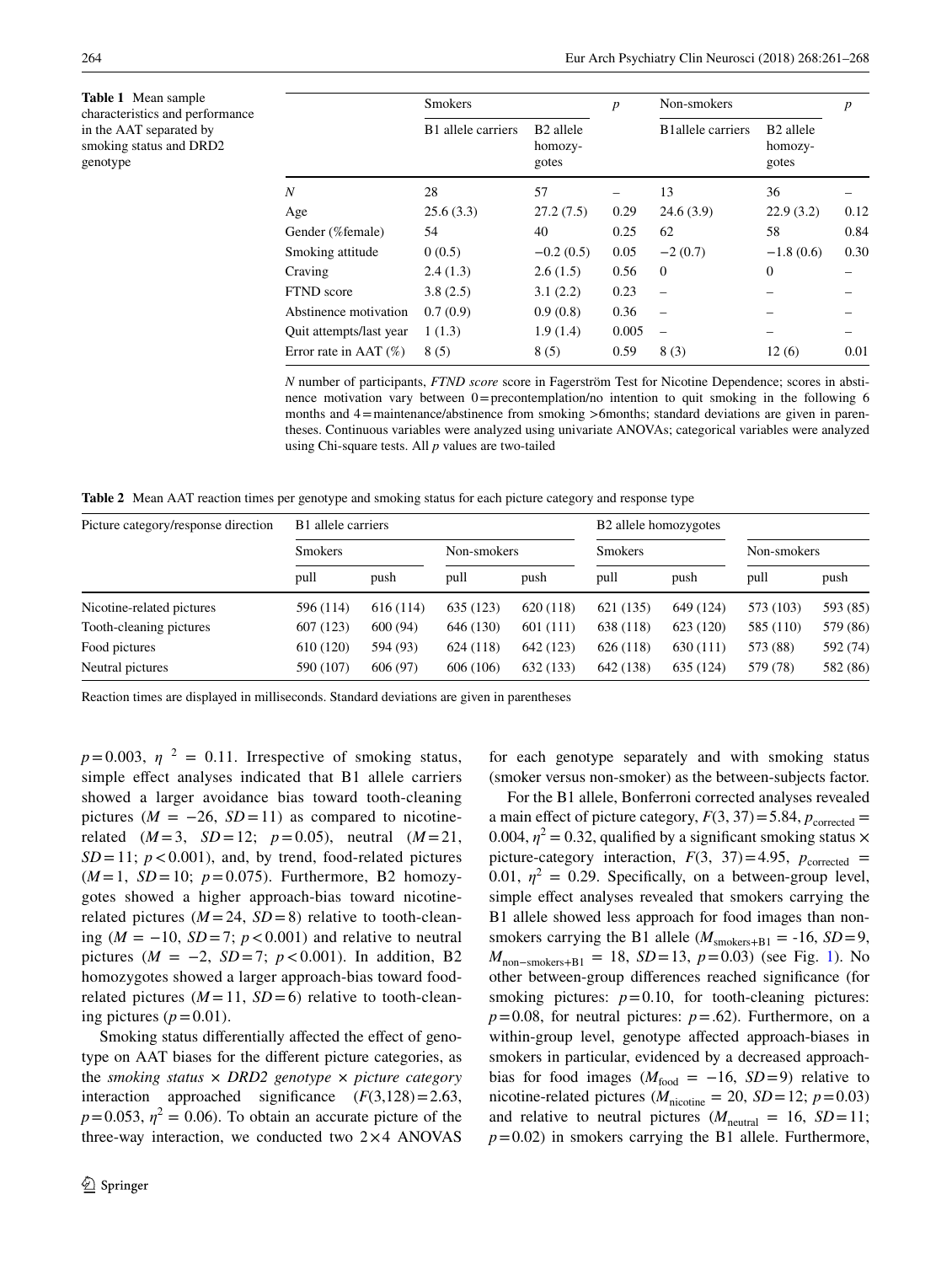

<span id="page-4-0"></span>**Fig. 1** Approach and avoidance tendencies for each of the genotypes: AAT-bias Scores were calculated by subtracting median reaction times (RTs) for pulling a picture from median RTs for pushing a picture. \* *p*<0.05. *Error bars* include 95% Confidence Intervals (CI)

non-smokers with the B1 allele expressed a stronger avoidance bias for tooth-cleaning images relative to food images ( $M_{\text{tooth–cleaning}}$  = −45, *SD* = 18;  $M_{\text{food}}$  = 18, *SD* = 13,  $p=0.005$ ) and relative to neutral images ( $M_{\text{neutral}} = 26$ ,  $SD = 16$ ,  $p = 0.002$ ).

Finally, no group differences in response to the four picture categories occurred for B2 homozygotes as evidenced by a non-significant interaction between smoking status and picture category  $(F(3, 89) < 1, p_{\text{corrected}} = 0.86, \eta^2 = 0.03)$ .

#### **Self-report measures**

The DRD2 Taq1B polymorphism had no effect on craving or nicotine addiction severity (FTDN score) in smok-ers (see Table [1](#page-3-0) for statistics; all  $ps_{\text{corrected}} \geq 0.20$ ; separate one-way ANOVAs with genotype as the between-subjects factor). However, the DRD2 Taq1B polymorphism had an influence on abstinence motivation in smokers (Stages of change scale; see Table [1\)](#page-3-0): Smokers homozygous for the B2 allele indicated that they had made twice as many quit attempts in the last 12 months than smokers with the B1

allele ( $M_{\text{B2smokes}} = 1.9$ ,  $SD = 1.4$ ;  $M_{\text{B1smokes}} = 1$ ,  $SD = 1.3$ ;  $F(1,82) = 8.82, p_{\text{corrected}} = 0.02, \eta^2 = 0.1$ .

# **Discussion**

The present study sought to determine the role of the DRD2 Taq1B polymorphism on approach-avoidance biases toward smoking-related and natural-reward stimuli in smokers and non-smokers. To this end, we reanalyzed data from our recent study  $[10]$  $[10]$  to examine the contribution of the DRD2 gene on approach-avoidance tendencies in smokers and non-smokers.

While we did not find a genotype-mediated difference in approach-avoidance behavior in the entire sample, we found genotype  $\times$  smoking status interactions with respect to specific approach-biases towards smoking-related relative to natural-reward related stimuli. In particular, smokers carrying the B1 allele showed a reduced approach behavior for natural rewarding (food) stimuli compared to non-smokers with the same allele. The DRD2 Taq1B polymorphism, however, did not influence responsivity toward different picture categories in the AAT in non-smokers. Interestingly, in the group of smokers, a higher responsivity toward smoking-related relative to food-related pictures in the AAT was found in carriers of the B1 allele. Such a pattern was not found in smokers homozygous for the B2 allele. This pattern of findings suggests that the B1 allele in combination with smoking behavior is associated with a decreased sensitivity to naturally rewarding stimuli (i.e., pictures of highly palatable food). Furthermore, as an important addition to previous results [[10\]](#page-6-9) that indicated a shift in approach-bias toward smoking-related stimuli relative to natural-reward stimuli, we found that this shift was limited to smokers with the B1 allele. Our findings are indicative of a genetic contribution to individual variability in approach-avoidance behavior towards naturally rewarding and smoking-related stimuli in smokers similar to previous findings in hazardous drinkers [\[6](#page-6-5)].

Several previous studies confirmed a close relation between polymorphisms in the DRD2 gene and tobacco addiction. In this instance, both the B1 allele of the Taq1B polymorphism of the DRD2 gene and the minor A1 allele of the adjacent ankyrin repeat and kinase domain containing 1 (ANKK1) gene are found in higher frequency among polysubstance abusers [[38,](#page-7-11) [39](#page-7-12)], cocaine-dependent subjects [[40,](#page-7-13) [41\]](#page-7-14), and smokers relative to non-smokers [\[23](#page-6-21)]. A reduced density of dopamine receptors has been reported for both, the minor A1 allele of the ANKK1 gene and the minor B1 allele of the DRD2 gene [[22\]](#page-6-20). Reduced DRD2 availability has been linked to the reward deficiency syndrome [[42\]](#page-7-15) which is characterized by an increased likelihood to develop impulsive or addictive behaviors [[20\]](#page-6-18), but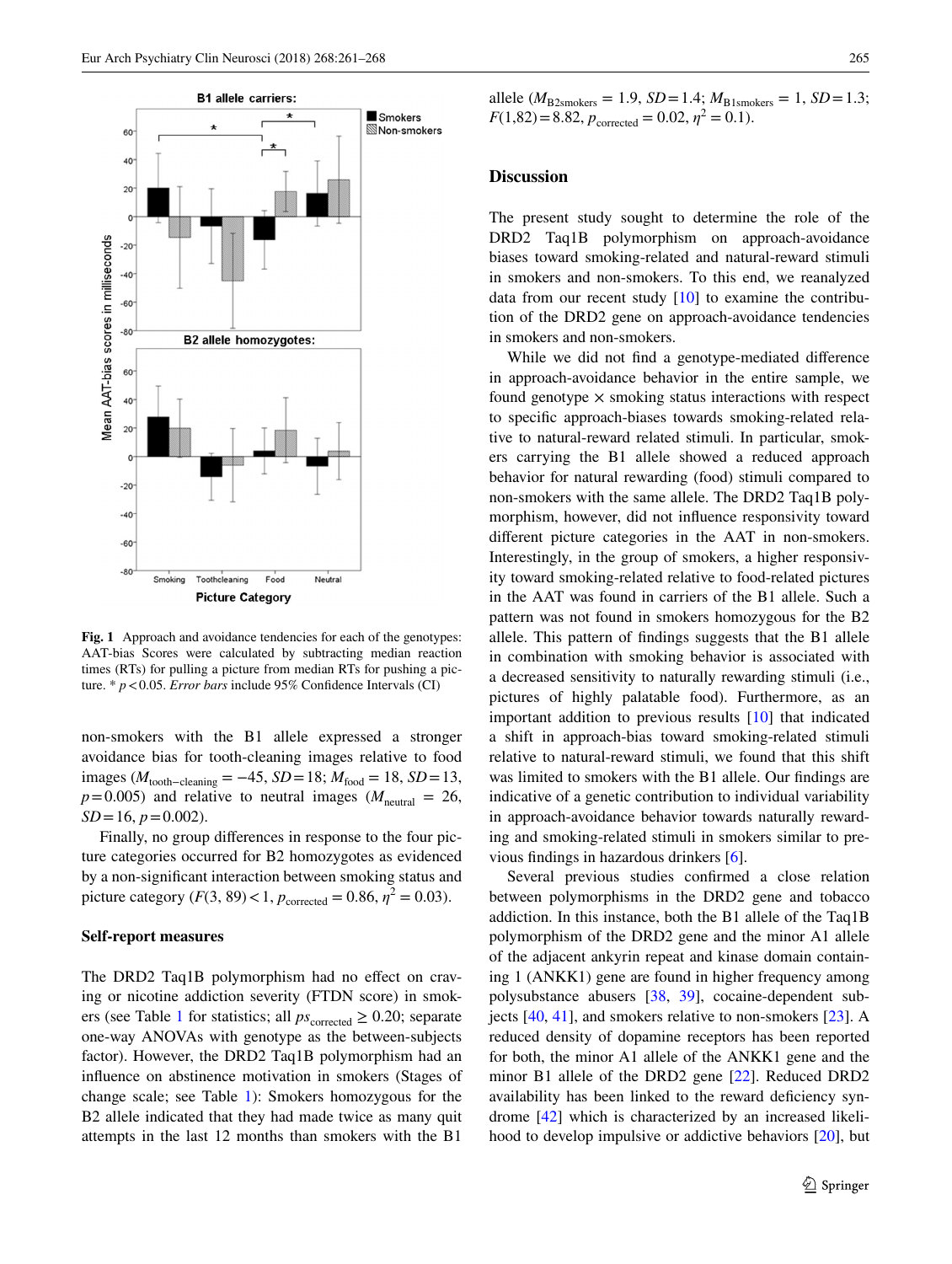also to more difficulties to abstain from addictive behavior. Here, we add new data suggesting that differences in approach-avoidance tendencies might contribute to these previous findings regarding the relationship between DRD2 availability and nicotine addiction.

The previous imaging studies have already suggested an increased threshold for activation of reward circuits in response to monetary [[17\]](#page-6-15) or food reward in tobacco smokers [\[43](#page-7-16)]. Our results indicate that such altered responsivity to natural rewards can also be detected on the behavioral level (by means of the AAT) which, however, is related to individual differences in DRD2 availability. A reduced sensitivity to food-related pictures was only found in smokers carrying the B1 allele which is associated with lower DRD2 availability. Similar to other drugs, chronic tobacco use leads to a dysregulation of dopaminergic neurotransmission in meso-corticolimbic areas [[15\]](#page-6-13). These include increases in dopamine cellular activity after acute tobacco consumption, but also a downregulation of dopaminergic activity in response to natural reinforcers [\[15](#page-6-13)]. Neuroimaging studies [\[44](#page-7-17)] suggest that the orbitofrontal cortex is a central structure responsible for an increased salience attribution to drug cues at the expense of natural rewards in the course of addictions. Interestingly, reductions in DRD2 go along with decreased metabolism in prefrontal cortical regions [\[45](#page-7-18)]. Thus, in smokers, a reduction in DRD2 density in combination with a decreased prefrontal activity might lead to an aberrant salience attribution toward drug cues versus food cues representing an important neuroadaptive change in the mesolimbic dopaminergic function [\[15](#page-6-13)]. However, our findings only partially support this conclusion, since smokers with the B1 allele did not show a reduced responsivity (approach tendency) towards smoking-related cues. This might be due to the fact that we used a sample of moderate smokers with a mean FTND score of 3.4. Since the AAT is a measure of impulsive tendencies and the prefrontal cortex has been linked to impulse control [[2\]](#page-6-1), a disruption of prefrontal control due to reduced DRD2 availability might lead to a greater imbalance between executive and impulsive instances in heavy smokers only [\[1](#page-6-0)]. This, in turn, could lead to a more pronounced approach-bias toward smoking cues compared to other cues. Indeed, evidence from animal and human data suggests a strong negative association between DRD2 availability and control of impulsivity [\[46](#page-7-19)]. Future studies combining AAT and imaging techniques [\[47](#page-7-20)] in heavy smokers genotyped for the Taq1B polymorphism of the DRD2 gene could be helpful to get more insight into the possible neuronal underpinnings.

A major limitation of the current study is the small sample size which might have limited the power to detect overall group differences. In particular, the *smoking status × DRD2 genotype × picture category* approached borderline statistical significance  $(p=0.053)$ . According

to discriminatory power analyses which we conducted a posteriori, power was sufficient for detecting main effects and two-way interactions (1−*β* > 0.80); however, the power to detect a three-way interaction was, indeed, very small  $(1 – \beta = 0.65)$ . Thus, the current findings can be considered as promising, but tentative, and in need of replication with a larger sample. Furthermore, it would be valuable to investigate the contribution of other dopaminergic pathway genes on complex smoking behavior phenotypes, since it is likely that a single-nucleotide polymorphism has only small effects on smoking.

Nevertheless, our results may have implications for the development of more optimized smoking cessation interventions. For instance, specific training programs based on the AAT have successfully been employed to change maladaptive approach-biases and to enhance efficacy of psychological cessation interventions in smokers [\[48](#page-7-21), [49](#page-7-22)]. However, not all participants profit equally well from these interventions and a large proportion of ex-smokers experience relapse phenomena after successful treatment [[29\]](#page-7-2) (see: [[50\]](#page-7-23) for a review). The basic rationale of AAT modification paradigms is to incorporate nicotine-related cues as a category of stimuli to be avoided, while cues corresponding to natural rewards such as palatable food or pictures of pleasant activities should be approached. Thus, in AAT retraining studies for smokers, participants could be trained to abolish approach behavior towards nicotine stimuli, but could concomitantly be provided with an alternative behavior, i.e., approaching naturally rewarding stimuli, or stimuli which are at least less toxic or detrimental. Hence, from a theoretical perspective, training to approach naturally rewarding stimuli is equally important as training to avoid smoking stimuli. Understanding the genetic/biological basis of these respective approach-biases in smokers (vs. non-smokers) is, therefore, of high interest. Based on the findings from the present study, it could be concluded that AAT training programs which aim to increase tendencies to approach naturally rewarding stimuli (as an alternative category to smoking-related stimuli) in smokers would be less efficient in B1 allele carriers or that a more extensive retraining protocol would be needed for those participants. However, it remains to be determined whether this would also be associated with a less efficient treatment outcome in smokers carrying the B1 allele relative to those homozygous for the B2 allele. Nevertheless, we found that smokers with the B1 allele underwent fewer attempts to quit smoking compared to smokers homozygous for the B2 allele which, indeed, suggests a more persistent course of smoking behavior. The latter finding corroborates existing literature showing a negative influence of the B1 allele of the Taq1B polymorphism on smoking severity and the ability to abstain from smoking [\[28](#page-7-1), [29](#page-7-2)].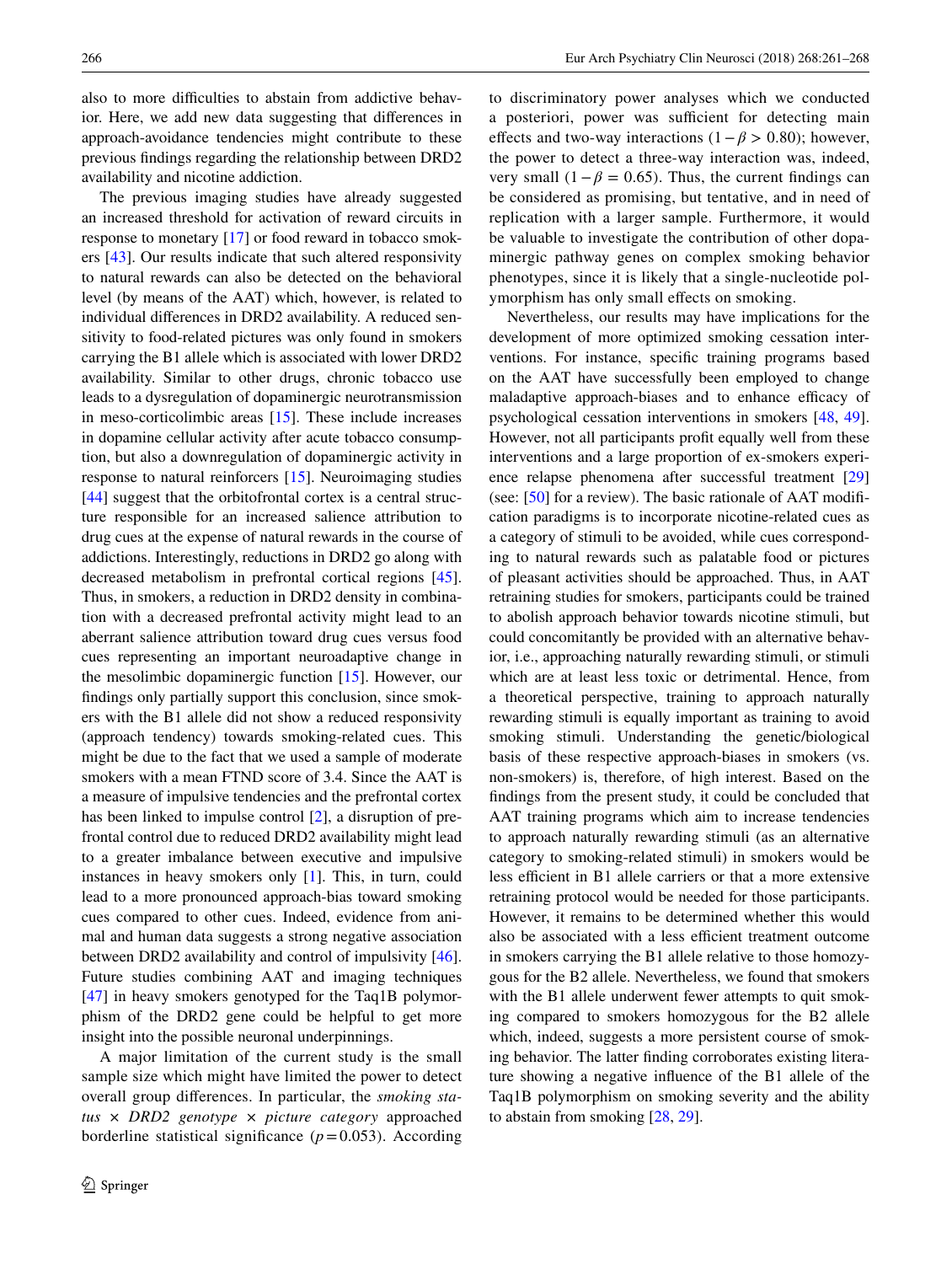In conclusion, our results indicate a reduced naturalreward brain reactivity in smokers with the B1 allele of the DRD2 Taq1B polymorphism as evidenced with the AAT. Such a genetically determined decrease in dopaminergic activity (i.e., reduction of DRD2 availability) might result in a different outcome after psychological cessation interventions in smokers [\[48](#page-7-21)], which, however, needs to be explored in future research.

**Acknowledgements** This work was supported by the Alexander von Humboldt-Professorship—International Award for Research in Germany granted to Jürgen Margraf. This study presents independent research part-funded by the National Institute for Health Research (NIHR) Biomedical Research Centre at South London and Maudsley NHS Foundation Trust and King's College London. The views expressed are those of the author(s) and not necessarily those of the NHS, the NIHR or the Department of Health. The authors thank Helen Copeland-Vollrath for her editorial assistance.

#### **Compliance with ethical standards**

**Conflict of interest** The authors declare that they have no conflict of interest.

**Ethical approval** This study was approved by the local Ethics Committee of the Ruhr-Universität Bochum and was conducted in accordance with the ethical standards of the 1964 Declaration of Helsinki.

**Informed consent** All participants gave written informed consent prior to their inclusion in the study.

# **References**

- <span id="page-6-0"></span>1. Deutsch R, Strack F (2006) Reflective and impulsive determinants of addictive behavior. In: Wiers RW, Stacy AW (eds) Handbook of implicit cognition and addiction. Sage Publications, Thousand Oaks, pp 45–57
- <span id="page-6-1"></span>2. Wiers RW, Gladwin TE, Hofmann W, Salemink E, Ridderinkhof KR (2013) Cognitive bias modification and cognitive control training in addiction and related psychopathology: Mechanisms, clinical perspectives, and ways forward. Clin. Psychol Sci 20:1– 21. doi[:10.1177/2167702612466547](https://doi.org/10.1177/2167702612466547)
- <span id="page-6-2"></span>3. Rinck M, Becker ES (2007) Approach and avoidance in fear of spiders. J Behav Ther Exp Psy 38:105–120
- <span id="page-6-3"></span>4. Zhou Y, Li X, Zhang M, Zhang F, Zhu C, Shen M (2012) Behavioral approach tendencies to heroin-related stimuli in abstinent heroin abusers. Psychopharmacology (Berl) 221:171-176. doi[:10.1007/s00213-011-2557-0](https://doi.org/10.1007/s00213-011-2557-0)
- <span id="page-6-4"></span>5. Cousijn J, Goudriaan AE, Wiers RW (2011) Reaching out toward cannabis: approach-bias in heavy cannabis users predicts changes in cannabis use. Addiction 106:1667–1674. doi[:10.1111/j.1360-0443.2011.03475.x](https://doi.org/10.1111/j.1360-0443.2011.03475.x)
- <span id="page-6-5"></span>6. Wiers RW, Rinck M, Dictus M, van den Wildenberg E (2009) Relatively strong automatic appetitive action-tendencies in male carriers of the OPRM1 G-allele. Genes, Brain Behav 8:101–106. doi[:10.1111/j.1601-183X.2008.00454.x](https://doi.org/10.1111/j.1601-183X.2008.00454.x)
- <span id="page-6-6"></span>7. Wiers CE, Kühn S, Javadi AH, Korucuoglu O, Wiers RW, Walter H et al (2013) Automatic approach bias toward smoking cues is present in smokers but not in ex-smokers. Psychopharmacology (Berl) 229:187–197. doi:[10.1016/j.jpsychires.2015.11.015](https://doi.org/10.1016/j.jpsychires.2015.11.015)
- <span id="page-6-7"></span>8. Wiers RW, Eberl C, Rinck M, Becker ES, Lindenmeyer J (2011) Retraining automatic action tendencies changes alcoholic patients' approach bias for alcohol and improves treatment outcome. Psychol Sci 22:490–497. doi:[10.1177/0956797611400615](https://doi.org/10.1177/0956797611400615)
- <span id="page-6-8"></span>9. Eberl C, Wiers RW, Pawelszack S, Rinck M, Becker ES, Lindenmeyer J (2013) Approach bias modification in alcohol dependence: do clinical effects replicate and for whom does it work best? Dev Cogn Neurosci 4:38–51. doi:[10.1016/j.](https://doi.org/10.1016/j.dcn.2012.11.002) [dcn.2012.11.002](https://doi.org/10.1016/j.dcn.2012.11.002)
- <span id="page-6-9"></span>10. Machulska A, Zlomuzica A, Adolph D, Rinck M, Margraf J (2015) "A cigarette a day keeps the goodies away": smokers show automatic approach tendencies for smoking—but not for food-related stimuli. Plos One 10:1–15. doi:[10.1371/journal.](https://doi.org/10.1371/journal.pone.0116464) [pone.0116464](https://doi.org/10.1371/journal.pone.0116464)
- <span id="page-6-10"></span>11. Robinson TE, Berridge KC (2008) The incentive sensitization theory of addiction: some current issues. Philos T Roy Soc B 363:3137–3146. doi:[10.1098/rstb.2008.0093](https://doi.org/10.1098/rstb.2008.0093)
- <span id="page-6-11"></span>12. Robinson T, Berridge KC (1993) The neural basis of drug craving: an incentive-sensitization theory of addiction. Brain Res Rev 18:247–291
- <span id="page-6-12"></span>13. Ernst M, Matochik JA, Heishman SJ, Van Horn JD, Jons PH, Henningfield JE et al (2001) Effect of nicotine on brain activation during performance of a working memory task. Proc Natl Acad Sci 98:4728–4733
- 14. Goldstein RZ, Volkow ND (2002) Drug addiction and its underlying neurobiological basis: neuroimaging evidence for the involvement of the frontal cortex. Am J Psychiatry 159:1642–1652
- <span id="page-6-13"></span>15. Wise RA (2002) Brain reward circuitry: insights from unsensed incentives. Neuron 36:229–240
- <span id="page-6-14"></span>16. Volkow ND, Wang GJ, Fowler JS, Logan J, Gatley SJ, Hitzemann R et al (1997) Decreased striatal dopaminergic responsiveness in detoxified cocaine-dependent subjects. Nature 386:830–833
- <span id="page-6-15"></span>17. Martin-Sölch C, Magyar G, Künig G, Missimer J, Schultz W, Leenders KL (2001) Changes in brain activation associated with reward processing in smokers and nonsmokers. A positron emission tomography study. Exp Brain Res 139:278–286
- <span id="page-6-16"></span>18. Volkow ND, Fowler JS, Wang GJ (2002) Role of dopamine in drug reinforcement and addiction in humans: results from imaging studies. Behav Pharmacol 13:355–366
- <span id="page-6-17"></span>19. Johnson PM, Kenny PJ (2010) Dopamine D2 receptors in addiction-like reward dysfunction and compulsive eating in obese rats. Nat Neurosci 13:635–641. doi[:10.1038/nn.2519](https://doi.org/10.1038/nn.2519)
- <span id="page-6-18"></span>20. Noble EP (2000) Addiction and its reward process through polymorphisms of the D2 dopamine receptor gene: a review. Eur Psychiatry 15:79–89
- <span id="page-6-19"></span>21. Noble EP (1998) The DRD2 gene, smoking, and lung cancer. J Natl Cancer Ins 90:343–345
- <span id="page-6-20"></span>22. Jönsson EG, Nöthen MM, Grünhage F, Farde L, Nakashima Y, Propping P et al (1999) Polymorphisms in the dopamine D2 receptor gene and their relationships to striatal dopamine receptor density of healthy volunteers. Mol Psychiatry 4:290–296
- <span id="page-6-21"></span>23. Spitz MR, Shi H, Yang F, Hudmon KS, Jiang H, Chamberlain RM et al (1998) Case–control study of the D2 dopamine receptor gene and smoking status in lung cancer patients. J Natl Cancer Inst 90:358–363
- <span id="page-6-22"></span>24. Comings DE, Ferry L, Bradshaw-Robinson S, Burchette R, Chiu C, Muhleman D (1996) The dopamine D2 receptor (DRD2) gene: a genetic risk factor in smoking. Pharmacogenetics 6:73–79
- <span id="page-6-23"></span>25. Blum K, Sheridan PJ, Wood RC, Braverman ER, Chen TJ, Cull JG et al (1996) The D2 dopamine receptor gene as a determinant of reward deficiency syndrome. J R Soc Med 89:396–400
- <span id="page-6-24"></span>26. Robinson JD, Versace F, Lam CY, Minnix JA, Engelmann JM, Cui Y (2013) The CHRNA3 rs578776 variant is associated with